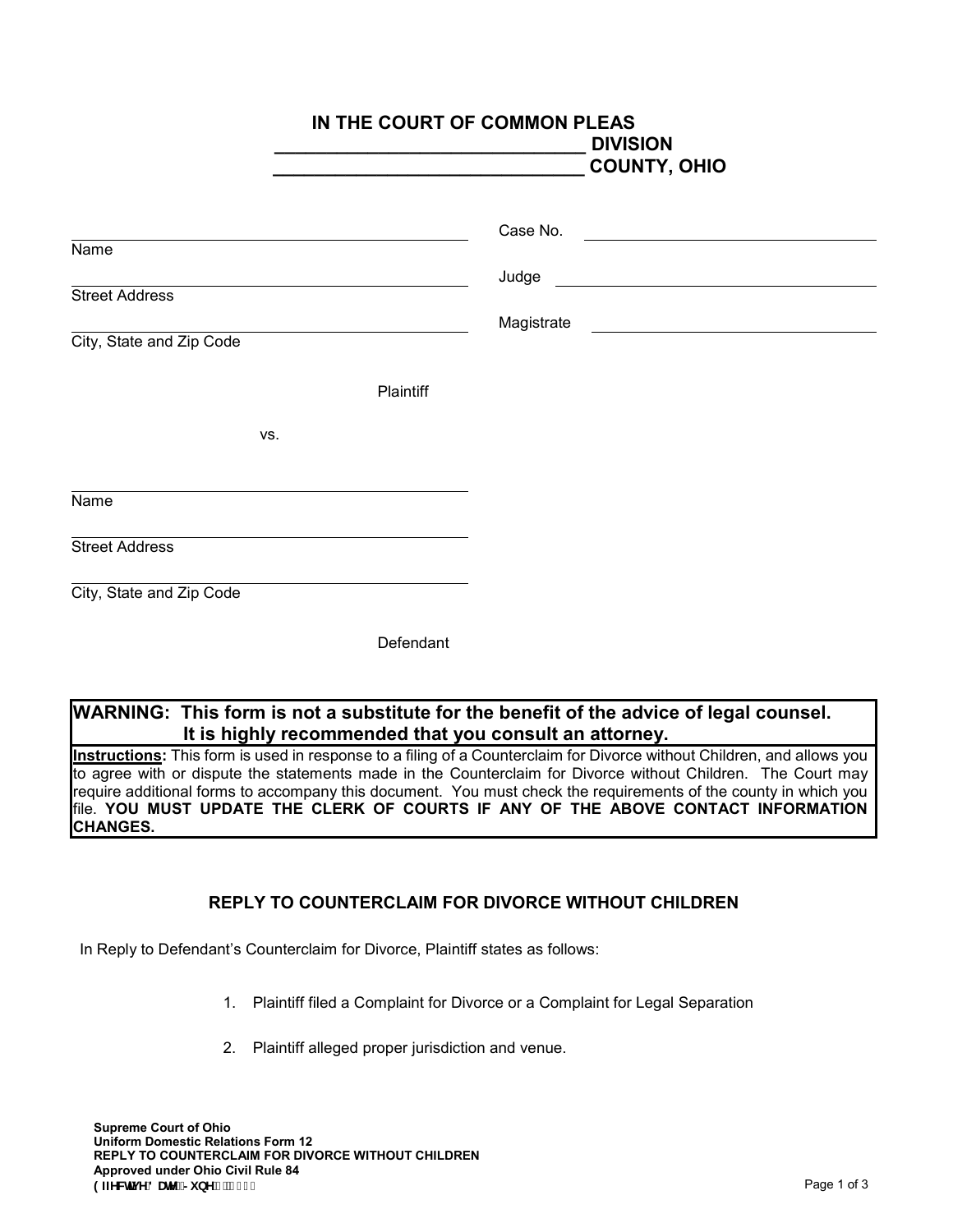| <b>ADMIT</b> | <b>DENY</b>                 |    |                                                                                                                                                                                                      |
|--------------|-----------------------------|----|------------------------------------------------------------------------------------------------------------------------------------------------------------------------------------------------------|
|              |                             | 3. | The date of Plaintiff and Defendant's marriage stated in the Counterclaim.                                                                                                                           |
|              | $\mathsf{L}$                | Ι. | The place of Plaintiff and Defendant's marriage stated in the Counterclaim.                                                                                                                          |
|              |                             | 4. | Neither party is pregnant.                                                                                                                                                                           |
|              |                             |    | A party is pregnant.                                                                                                                                                                                 |
|              | $\sim$                      | 5. | Any child(ren) born from or adopted during this marriage or relationship is/are now adults<br>and none are mentally or physically disabled and incapable of supporting or maintaining<br>themselves. |
|              | $\Box$                      | 6. | Plaintiff is an active-duty servicemember of the United States military.                                                                                                                             |
|              |                             |    | Defendant is an active-duty servicemember of the United States military.                                                                                                                             |
|              |                             | 7. | Plaintiff further admits or denies the following grounds for divorce:                                                                                                                                |
|              |                             |    | Plaintiff and Defendant are incompatible.                                                                                                                                                            |
|              |                             |    | Plaintiff and Defendant have lived separate and apart without cohabitation and without<br>interruption for one (1) year.                                                                             |
|              |                             |    | Plaintiff or Defendant had a Husband or Wife living at the time of the marriage.                                                                                                                     |
|              |                             |    | Plaintiff has been willfully absent for one (1) year.                                                                                                                                                |
| 1000000      |                             |    | Plaintiff is guilty of adultery.                                                                                                                                                                     |
|              | $\mathcal{L}_{\mathcal{A}}$ |    | Plaintiff is guilty of extreme cruelty.                                                                                                                                                              |
|              |                             |    | Plaintiff is guilty of fraudulent contract.                                                                                                                                                          |
|              |                             |    | Plaintiff is guilty of gross neglect of duty.                                                                                                                                                        |
|              |                             |    | Plaintiff is guilty of habitual drunkenness.                                                                                                                                                         |
|              |                             |    | Plaintiff is imprisoned in a state or federal correctional institution at the time of the filing the<br>Complaint.                                                                                   |
|              | $\Box$                      |    | Plaintiff procured a divorce outside this state by virtue of which Plaintiff has been released<br>from the obligations of the marriage, while those obligations remain binding on Defendant.         |
|              | $\sim$                      | 8. | Plaintiff and Defendant are owners of real estate and/or personal property.                                                                                                                          |
|              |                             | 9. | Plaintiff denies any allegations not specifically admitted.                                                                                                                                          |